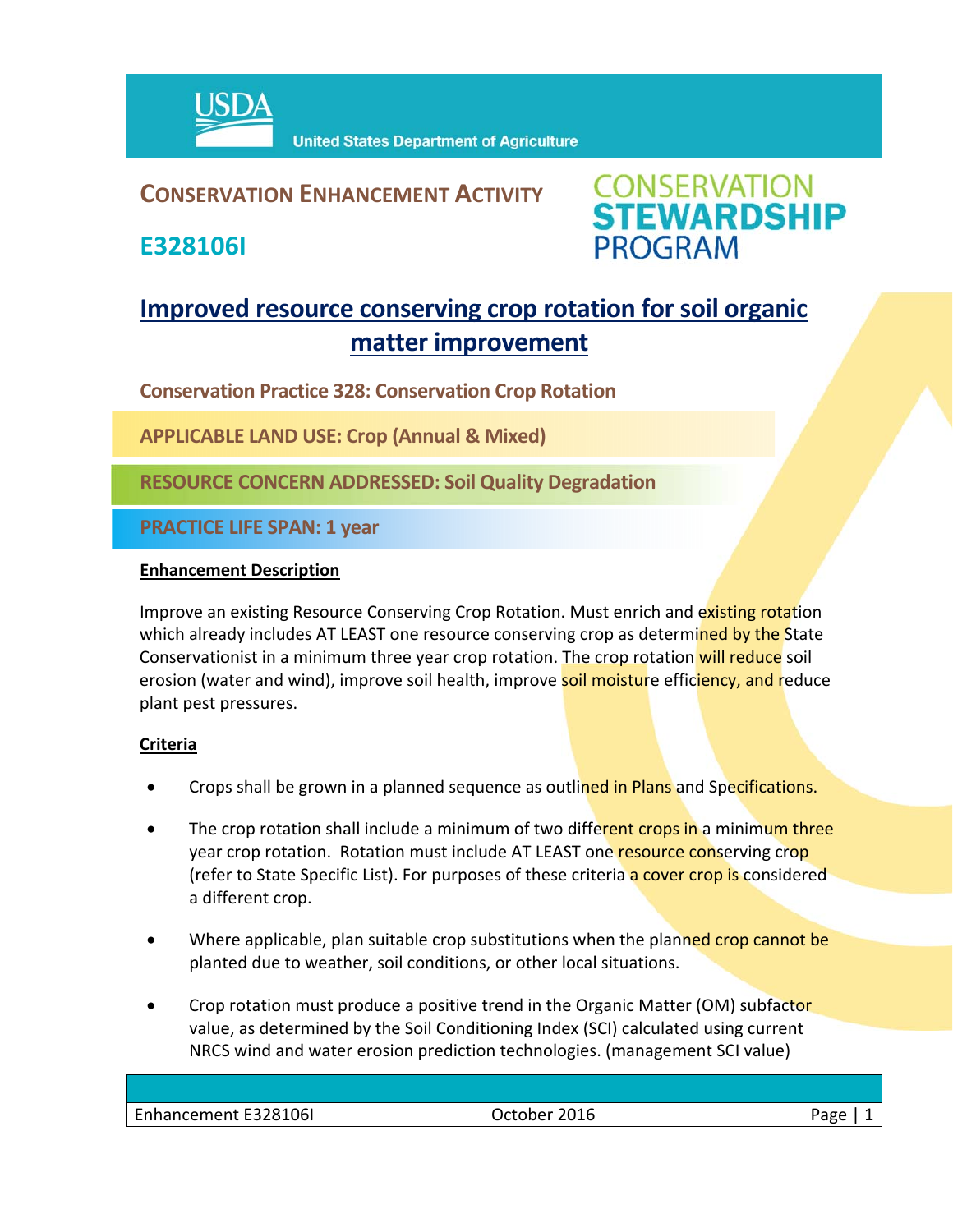

 Select crops, varieties of crops, and the sequences of crops based on local climate patterns, soil conditions, irrigation water availability, and an approved water balance procedure.



- Design the crop sequence to provide sufficient diversity in plant family and species as well as timing and type of field operations to suppress the pest(s) of concern, which may include weeds, insects, and pathogens. Use land grant university or industry standards to determine a suitable crop sequence.
- The improved resource conserving crop rotation shall include at least one of the following (refer to State Specific List of Resource Conserving Crops):
- Additional growing year for perennial resource conserving crop
- Perennial resource conserving crop (grass or grass/legume) substituted for a row crop
- If current perennial resource conserving crop is a legume, change to a perennial grass or grass/legume crop

## Documentation Requirements

Complete the Following Table to document the Existing Resource Conserving Crop Rotation

| Field<br>(s) | Acres | Crops to be grown | Length<br>each crop<br>grown in the<br>rotation | Crop Sequence | Total<br>Length of<br>Rotation<br>(years) |  |
|--------------|-------|-------------------|-------------------------------------------------|---------------|-------------------------------------------|--|
|              |       |                   |                                                 |               |                                           |  |
|              |       |                   |                                                 |               |                                           |  |
|              |       |                   |                                                 |               |                                           |  |
|              |       |                   |                                                 |               |                                           |  |

| Enhancement E328106I | 2016           | Aapp |
|----------------------|----------------|------|
| $T_{\rm min}$        | <b>October</b> | ס י  |